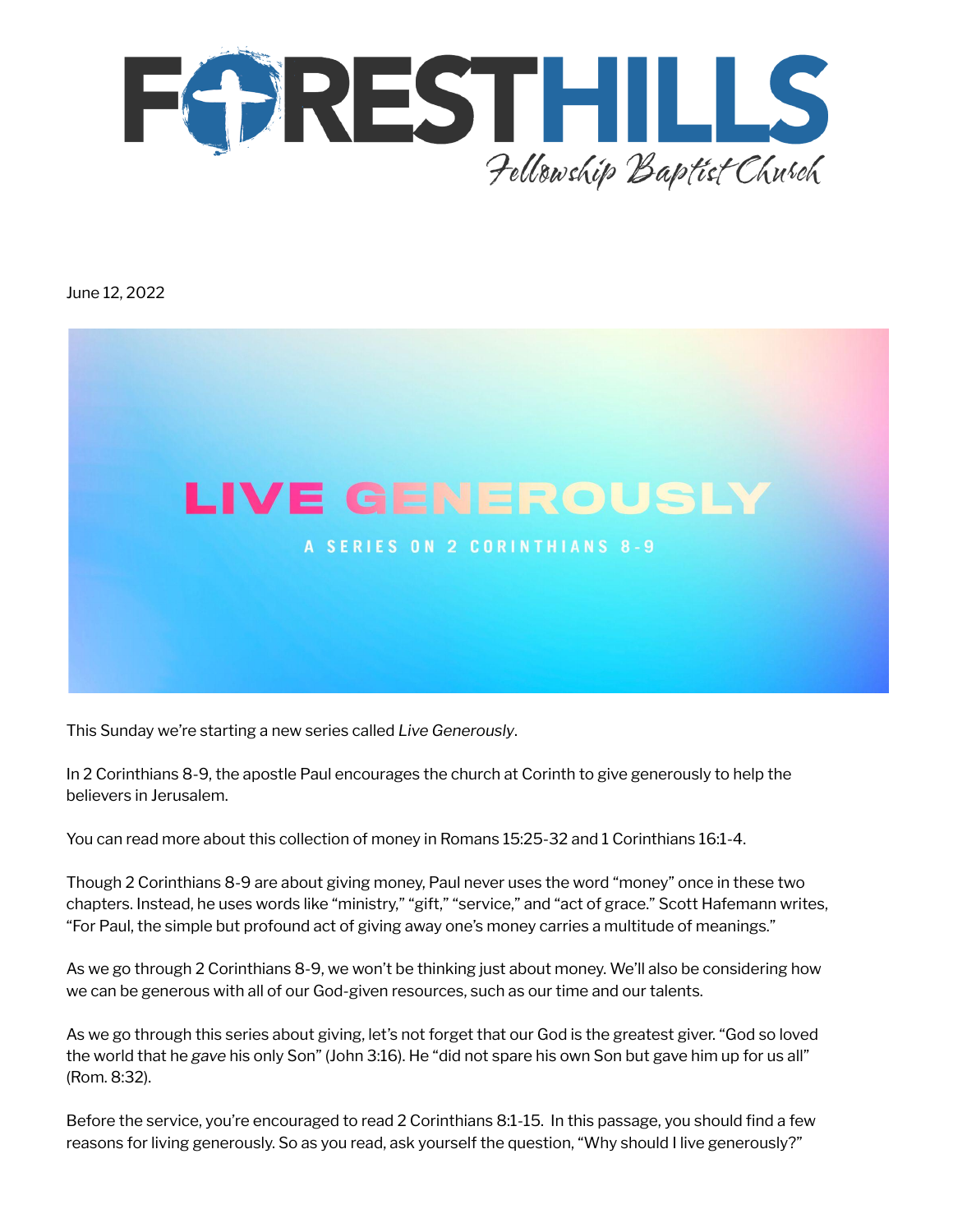## **Sunday Worship**

There is one body and one Spirit-just as you were called to the one hope that belongs to your call-one Lord, one *faith, one baptism, one God and Father of all, who is over all and through all and in all.*

**Preparation for Worship** Trinity Sunday

**Prayer of Praise**

**Call to Worship** Ephesians 4:4-6

**Song** All Creatures of Our God and King

**Prayer of Confession** 2 Corinthians 7:10 / Silent Confession / Prayer / "I believe in … the forgiveness of sins"

**Song** This I Believe (The Creed)

**Prayer of Intercession** Eph. 2:18 / Prayer (John Couch)

**Song** Praise the Father, Praise the Son

**Scripture Reading** 2 Corinthians 8:1-15 (Bev Jewell)

**Sermon** Part 1 of Live Generously: Why Should We Live Generously? (2 Cor. 8:1-15)

**Song** My Worth Is Not in What I Own

**The Lord's Supper** Matthew 26:26-29

**Song** Come Just as You Are

**Affirmation of Faith** 2 Corinthians 12:4-7, 12-14, 26-27

**Song** Oh How Good It Is

**Benediction** 2 Corinthians 13:14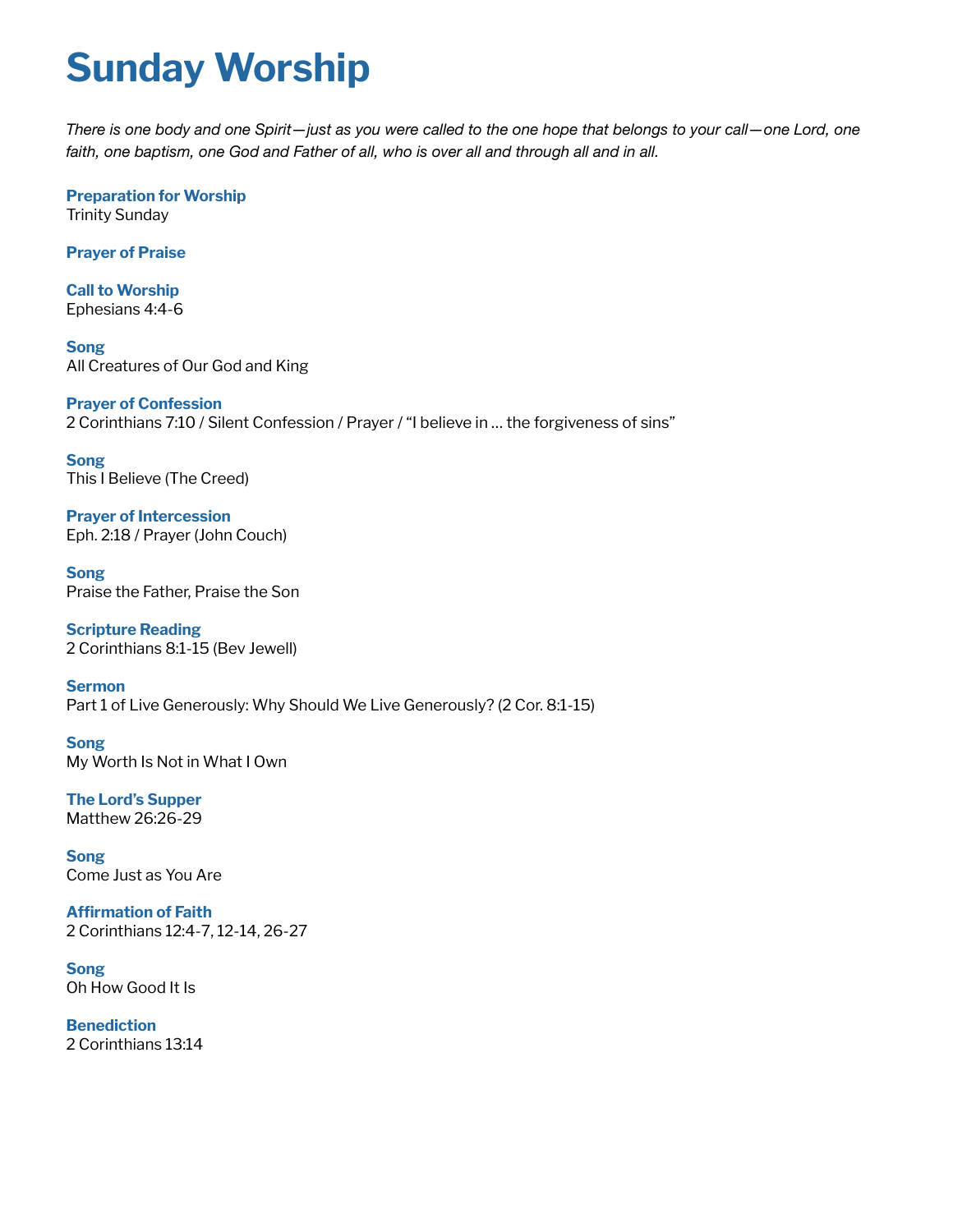### **Announcements**

**June Events:** We have lots happening in the month of June! Add these events to your calendar so you don't forget!

| June 10        | Youth Group All-Nighter                |
|----------------|----------------------------------------|
| June 12        | The Lord's Supper                      |
|                | Baby Shower for Elisabeth Fotheringham |
| June 19        | Father's Day Breakfast                 |
| <b>June 26</b> | The Lord's Supper                      |
|                | <b>Sunday School Picnic</b>            |

**Thank You:** A big thanks to everyone who donated boxes of Kraft Dinner to help Mount Traber Bible Camp! We collected approximately **600 boxes!** Great job!

**Benevolent Fund Offering:** On **Sunday, June 12**, our Benevolent Fund offering will be given to Robert & Kathy Fralick to help them out while Robert recovers from his thyroid cancer operation.

**Sunday School Offering:** Our Sunday School offering money will be given to FAIR's Ukraine [Refugee](https://www.fellowship.ca/qry/page.taf?id=39&_dsfd_uid1=818&_nc=f973f28cf0bf7480a428c6cd70effa51) Crisis Appeal. We will continue collecting money until the last week of Sunday School before our summer break.

**Father's Day Breakfast:** There will be a breakfast for the men of the church on Sunday, **June 19 at 9:30 a.m.** The ladies and children of the Sunday School will be hosting the breakfast. If you would like to attend the breakfast, please sign the sheet on the aforementioned table.

**Vacation Bible Camp:** Please consider volunteering for our Vacation Bible Camp, to be held on the evenings of **August 15-19**. If you have any questions, please speak to Angela MacDonald, who will our VBC director.

**Happy Birthday:** Leyton Ngassa (June 14), Robert Fralick (June 17).

**Last Week's Giving:** Offering for June 5 was \$3,005.00 (\$2,200.00 by e-Transfer, \$805.00 by regular giving). The Sunday School offering was \$12.00.

**Newsletter Sign-Up:** If you would like to receive our church newsletter each week by email, you can sign up for that on the [Newsletter](http://www.fhfbc.org/newsletter.cfm) page of our website.

#### **Ministry Schedule:**

| <b>Ministry</b> | <b>This Sunday</b>                      | June 19                          |
|-----------------|-----------------------------------------|----------------------------------|
| Sunday School   | Ken Couch<br>Elfie Couch                | No Sunday School                 |
| Nursery         | <b>Sheryl Contridas</b><br>Hannah Couch | <b>Bobbi Cote</b><br>Janet Baker |
| Junior Church   | Marsha McLeod                           | <b>Elfie Couch</b>               |
| <b>Tellers</b>  | <b>Betty Roach</b><br><b>Barb Flick</b> | Ken Couch<br><b>Barb Flick</b>   |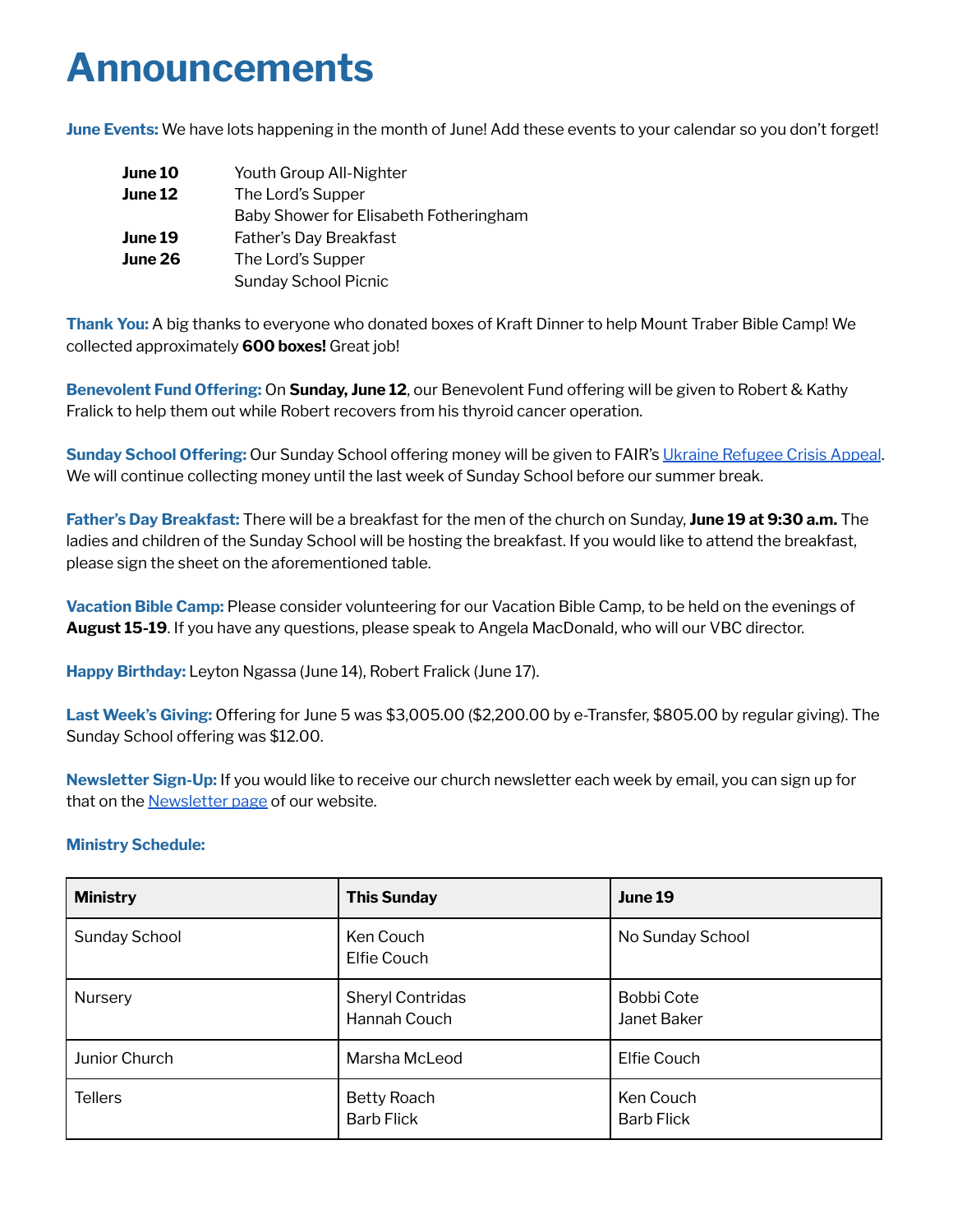| <b>Day</b> | <b>Time</b>                            | <b>Event</b>                                                                             |
|------------|----------------------------------------|------------------------------------------------------------------------------------------|
| Friday     | 7:00 p.m.                              | Youth Group All-Nighter                                                                  |
| Sunday     | 10:00 a.m.<br>11:00 a.m.<br>12:15 p.m. | <b>Sunday School</b><br><b>Worship Service</b><br>Baby Shower for Elisabeth Fotheringham |
| Monday     | 10:00 a.m.                             | Women's Prayer Group                                                                     |
| Tuesday    | 7:00 p.m.                              | Women's Bible Study                                                                      |
| Wednesday  | 6:30 p.m.                              | <b>Youth Group</b>                                                                       |
| Thursday   | 6:30 p.m.<br>7:30 p.m.                 | Live Devotional on Facebook with Pastor Jonathan<br><b>Worship Practice</b>              |
| Sunday     | 9:30 a.m.<br>11:00 a.m.                | Father's Day Breakfast<br><b>Worship Service</b>                                         |

### **Our Missionaries**

#### **Missionaries We Financially Support:**

- Ben & Krista Taylor (Poland)
- Grant & Liz Fawcett [\(Arrowhead](https://arrowheadnbc.com/) Native Bible Center in Cumberland Bay, NB)
- Kevin & Micaela Miller (Pakistan)
- Doug & Glenda Campbell (Fellowship Atlantic)
- Andrew & Kayla Ardern (Fellowship Atlantic Church Plant in Spryfield, NS)

Please pray for our missionaries!

## **Church Membership**

If you have been regularly attending FHFBC, we'd like you to become a member of our church. Membership demonstrates one's commitment to a local church and enables greater participation in the life of that church.

| <b>The Requirements</b> | . Faith in Jesus Christ as your Lord and Saviour.<br>· Agreement with our church's statement of faith and covenant.<br>· Believer's baptism by immersion.                                          |
|-------------------------|----------------------------------------------------------------------------------------------------------------------------------------------------------------------------------------------------|
| <b>The Process</b>      | · Tell one of our elders you're interested in membership.<br>. Fill out a Membership Application Form.<br>. Read a short book about church membership: <i>I Am a Church Member</i> by Thom Rainer. |